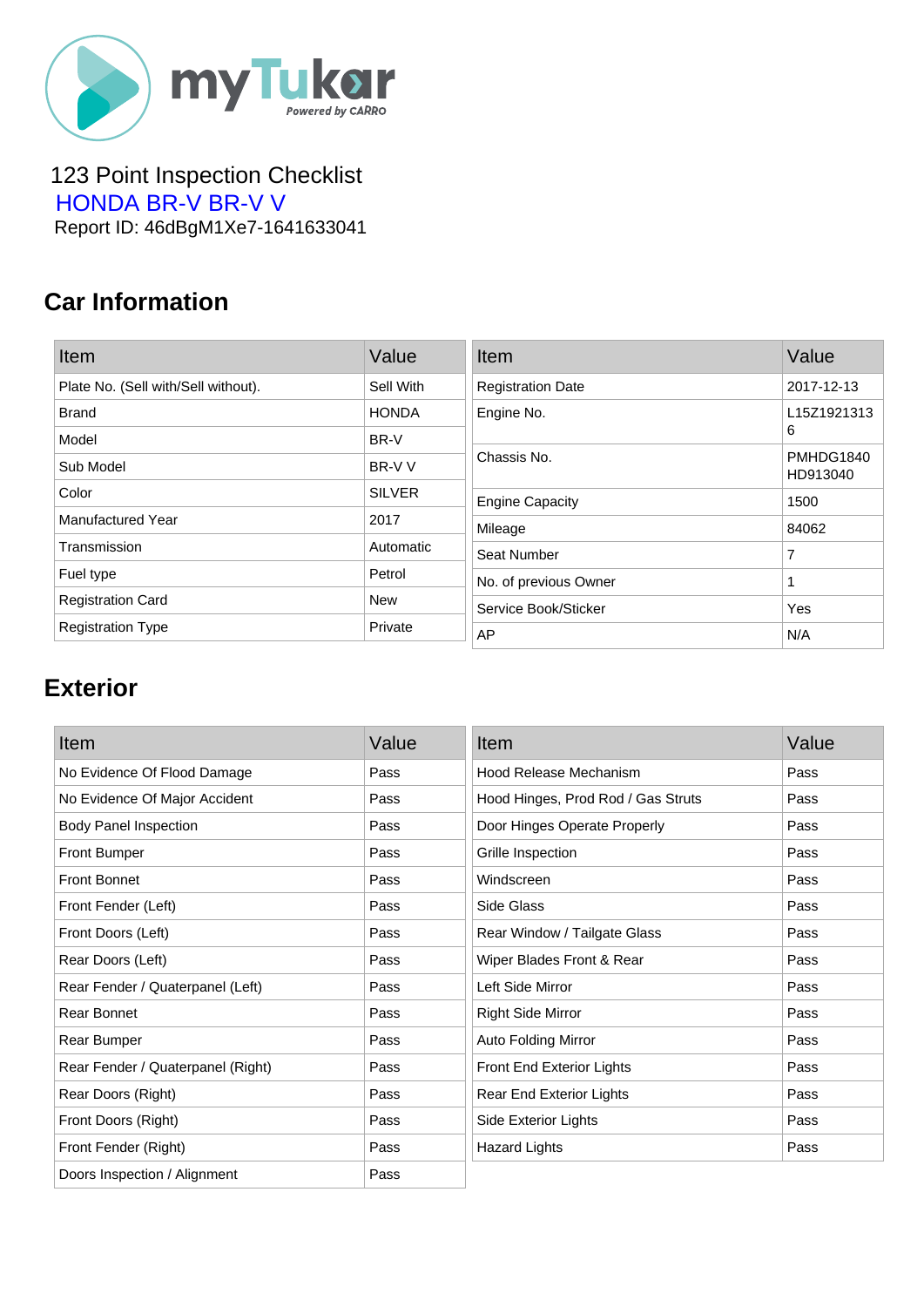## **Interior**

| Item                                 | Value | Item                                         | Value |
|--------------------------------------|-------|----------------------------------------------|-------|
| Airbags                              | 4     | Sun Visors, Vanity Mirror & Light            | Pass  |
| Safety Belts                         | Pass  | Dashboard                                    | Pass  |
| Radio / Cassette / Cd/Dvd Player     | Pass  | Dashboard Drawer                             | Pass  |
| Antenna                              | Pass  | <b>Interior Carpet</b>                       | Pass  |
| Alarm / Theft Deterrent System       | Pass  | <b>Floor Mats</b>                            | Pass  |
| <b>Speakers</b>                      | Pass  | Door Trim & Door Panels                      | Pass  |
| Reverse Camera                       | Pass  | Headlining                                   | Pass  |
| Air Conditioning System              | Pass  | <b>Front Seat</b>                            | Fail  |
| Air Conditioning Switch Panel        | Pass  | <b>Rear Seat</b>                             | Pass  |
| Center Armrest / Console             | Pass  | Seat & Head Restraint Adjustment             | Pass  |
| <b>Front Aircon Vents</b>            | Pass  | <b>Folding Seats</b>                         | Pass  |
| <b>Rear Aircon Vents</b>             | Pass  | <b>Heated Seats</b>                          | N/A   |
| Clock                                | Pass  | <b>Cooled Seats</b>                          | N/A   |
| Tilt / Telescopic Steering Wheel     | Pass  | Sunroof / Moonroof                           | N/A   |
| <b>Steering Wheel Controls</b>       | Pass  | Convertible Top                              | N/A   |
| <b>Steering Wheel Condition</b>      | Pass  | Door Handles                                 | Pass  |
| Horn                                 | Pass  | Push Start Button System                     | Pass  |
| Indicator Light                      | Pass  | <b>Central Locking System</b>                | Pass  |
| <b>Warning Light</b>                 | Pass  | <b>Power Window Controls</b>                 | Pass  |
| <b>Tripmeter And Odometer</b>        | Pass  | <b>Remote Boot Release</b>                   | N/A   |
| Windscreen Wipers Switch             | Pass  | Fuel Cap Release                             | Pass  |
| Rear Window Wiper Switch             | Pass  | Luggage Compartment Trim & Cargo Net         | Pass  |
| <b>Paddle Shifters</b>               | N/A   | Luggage Compartment Light                    | Pass  |
| Interior Courtesy, Dome & Map Lights | Pass  | Luggage Board                                | Pass  |
| <b>Outside Rear View Mirrors</b>     | N/A   | Parcel Shelf / Speaker Board / Tonneau Cover | N/A   |
| Ashtrays                             | Pass  | Jack & Tool Kit                              | Pass  |
| Gear Knob                            | Pass  | Spare Tyre                                   | Pass  |
| Handbrake / Footbrake Lever          | Pass  |                                              |       |

# **Underbody**

| Item                  | Value | Item                             | Value |
|-----------------------|-------|----------------------------------|-------|
| <b>Exhaust System</b> | Pass  | Wheel Covers & Center Caps       | Pass  |
| 4X4 Operation         | N/A   | Rack And Pinion, Linkage & Boots | Pass  |
| Front Tyre (Left)     | Pass  | Control Arms & Ball Joints       | Pass  |
| Rear Tyre (Left)      | Pass  | Tie Rods & Idler Arm             | Pass  |
| Front Tyre (Right)    | Pass  | Sway Bars, Links & Bushings      | Pass  |
| Rear Tyre (Right)     | Pass  | Wheel Alignment                  | Pass  |
| <b>Rims</b>           | Pass  |                                  |       |